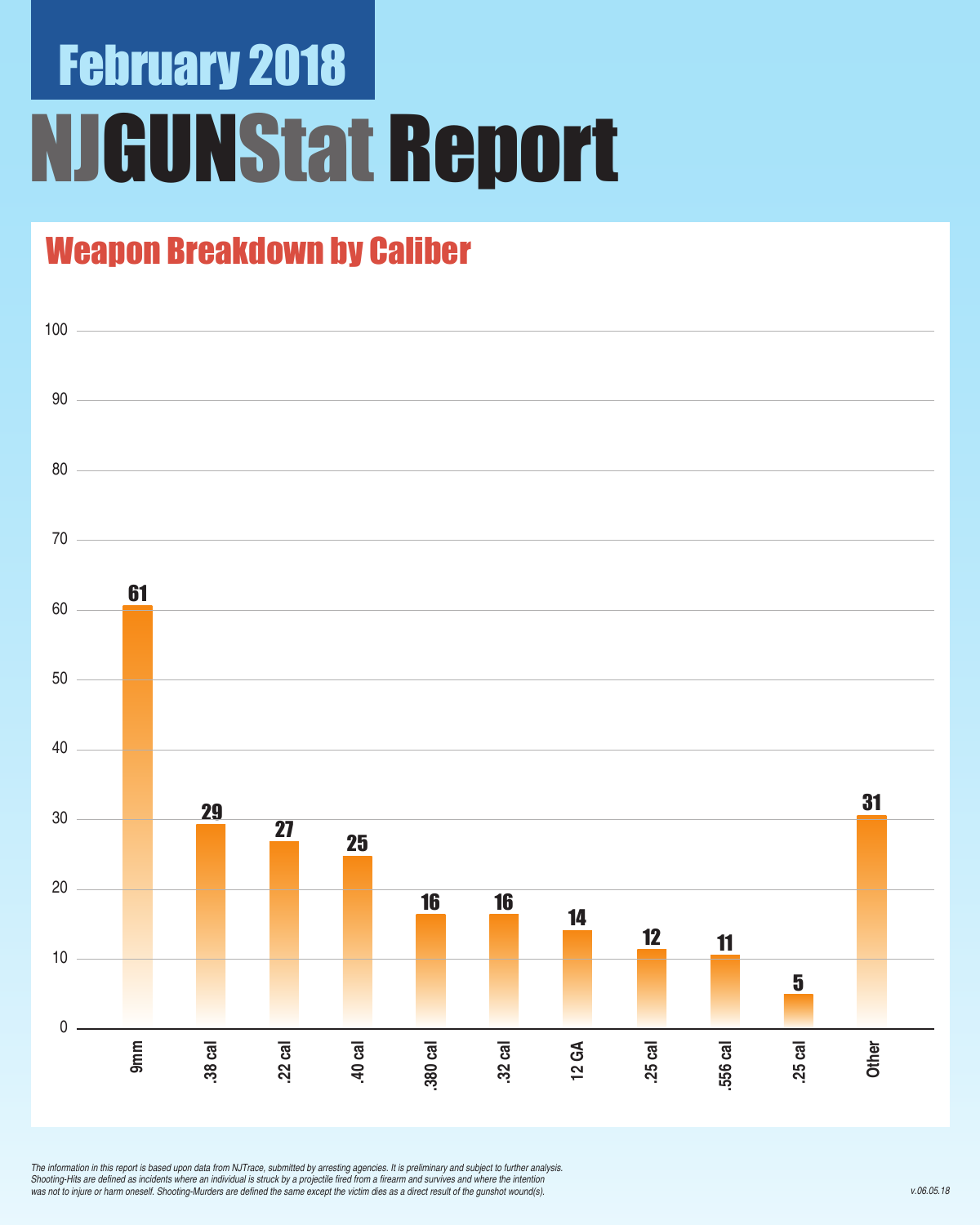# February 2018 UNStat Report

#### Gun Recovery Numbers Statewide

| Total Crime Guns Recovered <sup>1</sup>              | 247 |
|------------------------------------------------------|-----|
| Found Property/Turned in                             | 119 |
| Guns with Possessors                                 | 128 |
| Individuals Arrested with<br>More than One Crime Gun | 25  |

### New Jersey Counties



### New Jersey Cities



*The information in this report is based upon data from NJTrace, submitted by arresting agencies. It is preliminary and subject to further analysis.*  Shooting-Hits are defined as incidents where an individual is struck by a projectile fired from a firearm and survives and where the intention was not to injure or harm oneself. Shooting-Murders are defined the same except the victim dies as a direct result of the gunshot wound(s).

<sup>1</sup>A crime gun is a firearm that was unlawfully possessed or used, or that was recovered from a crime scene or is otherwise believed to have been involved in the commission *of a crime, or that was found property (e.g., abandoned or discarded).*

v.06.11.18